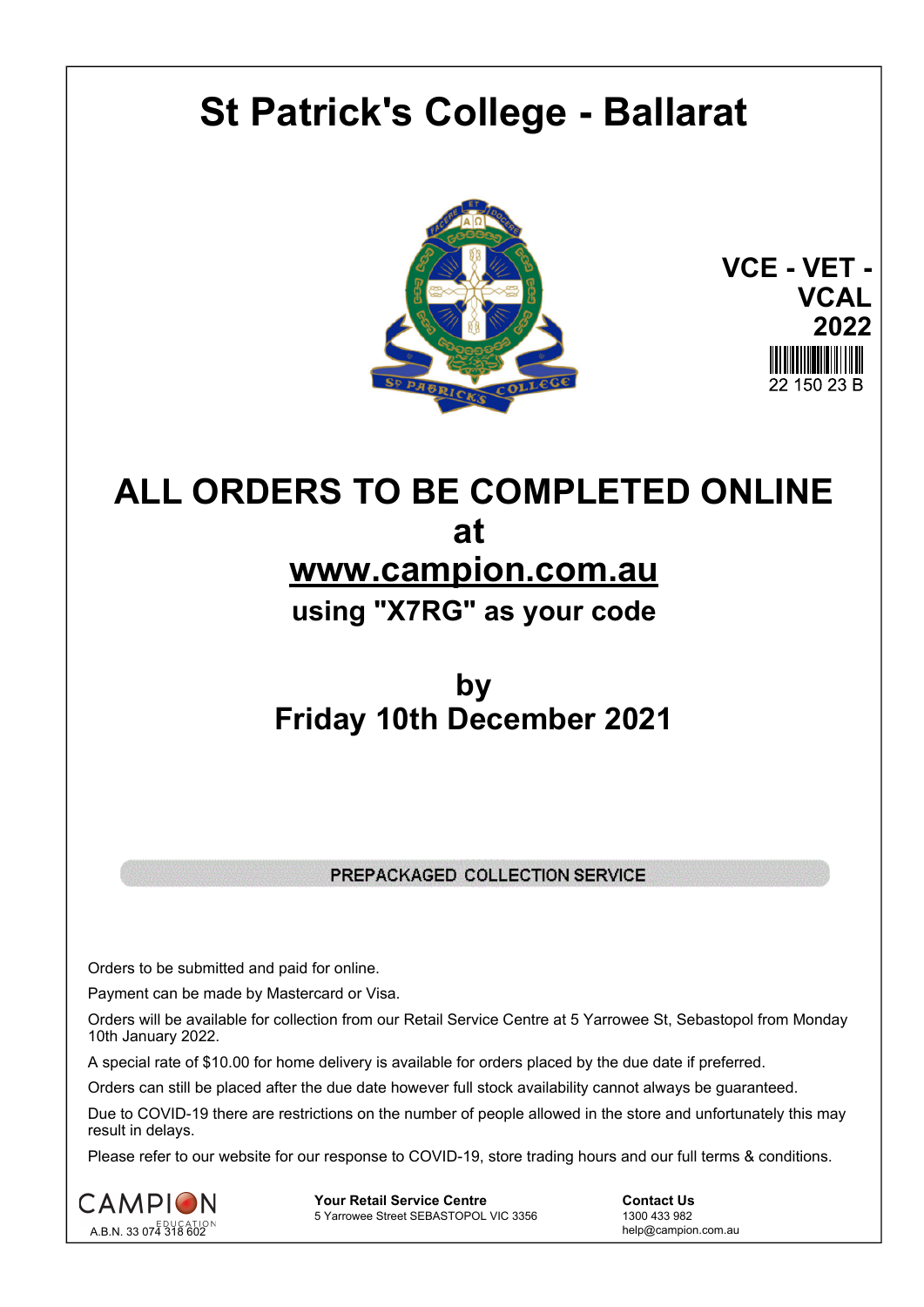**Description** 

### **VCE - VET - VCAL**

IV

Location

Price

Please note that there are digital products (eCode or cCode) on this Resource List. These products are single user licenses and are only valid for 1 year (unless otherwise stated).  $\blacksquare$ Digital resources cannot be returned, refunded or exchanged if you do change your mind, even if you haven't used or activated them. We recommend you please order your items carefully ensuring the correct resources are selected for your child's subjects.

### **VCE SUBJECTS**

### **ACCOUNTING UNITS 1 & 2**

| Please select one of the following -                                                                                                                                      | <b>Choose One</b> | <b>BUSINESS MANA</b>                                                                          |
|---------------------------------------------------------------------------------------------------------------------------------------------------------------------------|-------------------|-----------------------------------------------------------------------------------------------|
| 1 x Cambridge VCE Accounting 1&2 (Print/Digital/<br>\$99.95<br>- OR - Please note: If a secondhand textbook has been purchased, the Workbook<br>listed below is required. | P15710<br>$1\Box$ | 1 x Cambridge VCE Business<br>(Print&Digital) 2E [Cain et al]<br>1 x Binder Book A4 8mm 96 Pa |
| 1 x Cambridge VCE Accounting 1&2 Workbook 3E \$28.95 2                                                                                                                    | P15665            | <b>BUSINESS MANA</b><br>1 x Cambridge VCE Business                                            |
|                                                                                                                                                                           | P55152            | (Print&Digital) 2E [Cain et al]                                                               |

### **ACCOUNTING UNITS 3 & 4**

| Please select one of the following -                                                                       | Choose One |        | <b>PODICE</b>                                                                              |
|------------------------------------------------------------------------------------------------------------|------------|--------|--------------------------------------------------------------------------------------------|
| 1 x Cambridge VCE Accounting 3&4 (Print/Digital/<br>\$99.95                                                | $4\Box$    | P15715 | <b>CHEMISTRY UNITS 1 &amp; 2</b>                                                           |
| - OR - Please note: If a secondhand textbook has been purchased, the Workbook<br>listed below is required. |            |        | Edrolo textbook distributed at School & charged to fee account.                            |
| 1 x Cambridge VCE Accounting 3&4 Workbook 4E \$28.95 5                                                     |            | P15653 | P <sub>55152</sub><br>1 x Eraser Plastic Pencil Medium - Faber  \$0.75 34<br>P55518        |
| 1 x Checkpoints VCE Accounting 3&4 (2022)  \$34.95 6<br>New Edition for 2022                               |            | P30226 | P56186                                                                                     |
|                                                                                                            |            | P55152 | P56414<br>1 x Safoty Classes Norton/Padar Closs Wron Around<br><b>¢</b> 25, 27 □<br>DEGA29 |

### **APPLIED COMPUTING UNITS 1 & 2**

| Please select one of the following -                                                                                                                                         |         | <b>Choose One</b> |        | <b>UNEMIJINI UNIIJJQ4</b>                                                                                                                                                 |
|------------------------------------------------------------------------------------------------------------------------------------------------------------------------------|---------|-------------------|--------|---------------------------------------------------------------------------------------------------------------------------------------------------------------------------|
| 1 x Nelson VCE Applied Computing 1&2 (Print &                                                                                                                                | \$88.95 | $8\Box$           | P11760 | Edrolo textbook distributed at School & charged to fee account.                                                                                                           |
| - OR - if you purchased a secondhand book you will need to buy the reactivation code<br>below.                                                                               |         |                   |        | P55152                                                                                                                                                                    |
| 1 x Digital VCE Applied Computing 1&2 (2Yr Access \$53.95 9 ORDER ONLINE E20199                                                                                              |         |                   |        | $39$ $\Box$<br>P55518                                                                                                                                                     |
|                                                                                                                                                                              |         |                   |        | P56186                                                                                                                                                                    |
| This item should only be purchased if your child has purchased a second-hand copy of<br>the above textbook and the code inside the front cover of the above second-hand text |         |                   |        | P56414                                                                                                                                                                    |
| has already been used and activated. Please choose carefully before ordering this<br>product as once purchased, even if you have not activated or used the reactivation      |         |                   |        | 1 x Safety Glasses Norton/Radar Clear Wrap Around  \$6.35 42<br>P56428<br>Retain from previous year.                                                                      |
| code, this digital resource cannot be returned, refunded or exchanged if you change<br>your mind.                                                                            |         |                   |        | <b>DATA ANALYTICS UNITS 3 &amp; 4</b>                                                                                                                                     |
|                                                                                                                                                                              |         | $10$ $\Box$       | P55151 | Please select one of the following -<br><b>Choose One</b>                                                                                                                 |
| 1 x Earphones Stereo Ultra Lightweight With Adapter  \$13.95                                                                                                                 |         | $11 \Box$         | P50345 | $$88.95$ 43 $\Box$<br>P17258<br>1 x VCE Data Analytics 3&4 (Print & Digital) 5E                                                                                           |
| 1 x USB Pocket Flash Drive 32GB - NO RETURNS  \$13.95                                                                                                                        |         | $12 \Box$         | P52086 |                                                                                                                                                                           |
| <b>AUSTRALIAN HISTORY - UNITS 3 &amp; 4</b>                                                                                                                                  |         |                   |        | - OR - if you purchased a secondhand book you will need to buy the reactivation code<br>below.                                                                            |
| 1 x Analysing Australian History: Creating a Nation \$49.95 13                                                                                                               |         |                   | P30628 | 1 x Digital VCE Data Analytics 3&4 (2Yr Access<br>\$53.95<br>44 ORDER ONLINE E20200                                                                                       |
| New Edition for 2022                                                                                                                                                         |         |                   |        | This item should only be purchased if your child has purchased a second-hand copy of                                                                                      |
| 1 x Analysing Australian History: War and Upheaval \$49.95 14                                                                                                                |         |                   | P30638 | the above textbook and the code inside the front cover of the above second-hand text<br>has already been used and activated. Please choose carefully before ordering this |
| New Edition for 2022                                                                                                                                                         |         |                   |        | product as once purchased, even if you have not activated or used the reactivation<br>code, this digital resource cannot be returned, refunded or exchanged if you change |
|                                                                                                                                                                              |         |                   | P55135 | your mind.                                                                                                                                                                |
|                                                                                                                                                                              |         |                   | P55152 | P55151<br>$45$ $\Box$                                                                                                                                                     |
|                                                                                                                                                                              |         |                   | P56328 | 1 x Earphones Stereo Ultra Lightweight With Adapter  \$13.95<br>P50345<br>46 ∩                                                                                            |
| <b>BIOLOGY UNITS 1 &amp; 2</b>                                                                                                                                               |         |                   |        | 1 x USB Pocket Flash Drive 32GB - NO RETURNS \$13.95<br>P52086<br>$47\Box$                                                                                                |
| Edrolo textbook distributed at School & charged to fee account                                                                                                               |         |                   |        | <b>ECONOMICS UNITS 1 &amp; 2</b>                                                                                                                                          |

### **Edrolo textbook distributed at School & charged to fee account.**

| 1 x Eraser Plastic Pencil Medium - Faber  \$0.75 19          |  | P55152<br>P55518<br>P56186<br>P56414 | IA VIA LUURUURUUSI IVIII III<br>(2020-22) 3E [Salla et al]<br>2 x Binder Book A4 8mm 96 Pa |
|--------------------------------------------------------------|--|--------------------------------------|--------------------------------------------------------------------------------------------|
| 1 x Safety Glasses Norton/Radar Clear Wrap Around  \$6.35 22 |  | P56428                               |                                                                                            |
|                                                              |  |                                      |                                                                                            |

TICK THE BOX FOR THE ITEMS REQUIRED

IV

Price

Location

**Description Retain from previous year.**

### **BIOLOGY UNITS 3 & 4**

**Edrolo textbook distributed at School & charged to fee account.**

|                                                                                         |         |    | $23$ $\Box$    | P55152             |
|-----------------------------------------------------------------------------------------|---------|----|----------------|--------------------|
|                                                                                         |         |    | 24 $\Box$      | P55518             |
|                                                                                         |         | 25 | ı 1            | P56186             |
|                                                                                         |         | 26 | $\blacksquare$ | P56414             |
| 1 x Safety Glasses Norton/Radar Clear Wrap Around  \$6.35<br>Retain from previous year. |         |    | $27 \square$   | P56428             |
| <b>BUSINESS MANAGEMENT UNITS 1 &amp; 2</b>                                              |         |    |                |                    |
| 1 x Cambridge VCE Business Management 1&2                                               | \$83.95 |    | $28$ $\Box$    | P <sub>19155</sub> |
|                                                                                         |         |    | $29$ $\Box$    | P55152             |
| <b>BUSINESS MANAGEMENT UNITS 3 &amp; 4</b>                                              |         |    |                |                    |
| 1 x Cambridge VCE Business Management 3&4                                               | \$83.95 |    | $30\Box$       | P09848             |
| 1 x A+ VCE Practice Exams Business Management                                           | \$31.95 |    | $31$ $\Box$    | P13969             |
|                                                                                         |         | 32 |                | P55152             |
|                                                                                         |         |    |                |                    |

|                                                                                            |  | P <sub>55152</sub> |
|--------------------------------------------------------------------------------------------|--|--------------------|
| 1 x Eraser Plastic Pencil Medium - Faber  \$0.75 34                                        |  | P55518             |
|                                                                                            |  | P56186             |
|                                                                                            |  | P56414             |
| 1 x Safety Glasses Norton/Radar Clear Wrap Around  \$6.35 37<br>Retain from previous year. |  | P56428             |

### **CHEMISTRY UNITS 3 & 4**

|                                                                                           |  | P55152 |
|-------------------------------------------------------------------------------------------|--|--------|
| 1 x Eraser Plastic Pencil Medium - Faber  \$0.75 39 □                                     |  | P55518 |
|                                                                                           |  | P56186 |
|                                                                                           |  | P56414 |
| 1 x Safety Glasses Norton/Radar Clear Wrap Around  \$6.35 42<br>Dotain from provious voor |  | P56428 |

| Please select one of the following -                                                                                                                                                                                                                                                                                                                                                                                                                                                                           |         |      | <b>Choose One</b>      |                    |
|----------------------------------------------------------------------------------------------------------------------------------------------------------------------------------------------------------------------------------------------------------------------------------------------------------------------------------------------------------------------------------------------------------------------------------------------------------------------------------------------------------------|---------|------|------------------------|--------------------|
| 1 x VCE Data Analytics 3&4 (Print & Digital) 5E<br>- OR - if you purchased a secondhand book you will need to buy the reactivation code<br>below.                                                                                                                                                                                                                                                                                                                                                              | \$88.95 | 43   |                        | P <sub>17258</sub> |
| 1 x Digital VCE Data Analytics 3&4 (2Yr Access<br>This item should only be purchased if your child has purchased a second-hand copy of<br>the above textbook and the code inside the front cover of the above second-hand text<br>has already been used and activated. Please choose carefully before ordering this<br>product as once purchased, even if you have not activated or used the reactivation<br>code, this digital resource cannot be returned, refunded or exchanged if you change<br>your mind. | \$53.95 |      | 44 ORDER ONLINE E20200 |                    |
|                                                                                                                                                                                                                                                                                                                                                                                                                                                                                                                |         | 45 1 |                        | P55151             |
| 1 x Earphones Stereo Ultra Lightweight With Adapter  \$13.95                                                                                                                                                                                                                                                                                                                                                                                                                                                   |         | 46   | $\blacksquare$         | P50345             |
| 1 x USB Pocket Flash Drive 32GB - NO RETURNS \$13.95                                                                                                                                                                                                                                                                                                                                                                                                                                                           |         | 47   |                        | P52086             |
| <b>ECONOMICS UNITS 1 &amp; 2</b>                                                                                                                                                                                                                                                                                                                                                                                                                                                                               |         |      |                        |                    |
| 1 x CPAP Economics From The Ground Up VCE 1&2 \$75.80                                                                                                                                                                                                                                                                                                                                                                                                                                                          |         | 48 □ |                        | P06509             |
|                                                                                                                                                                                                                                                                                                                                                                                                                                                                                                                |         | 49   |                        | P55152             |
|                                                                                                                                                                                                                                                                                                                                                                                                                                                                                                                |         |      |                        |                    |

22 L0150 23 B - St Patrick´s College - Ballarat VCE - VET - VCAL Printed: Monday 15 November 2021 3:38 PM (@ denotes price G.S.T. exempt) V2 Page 2 of 7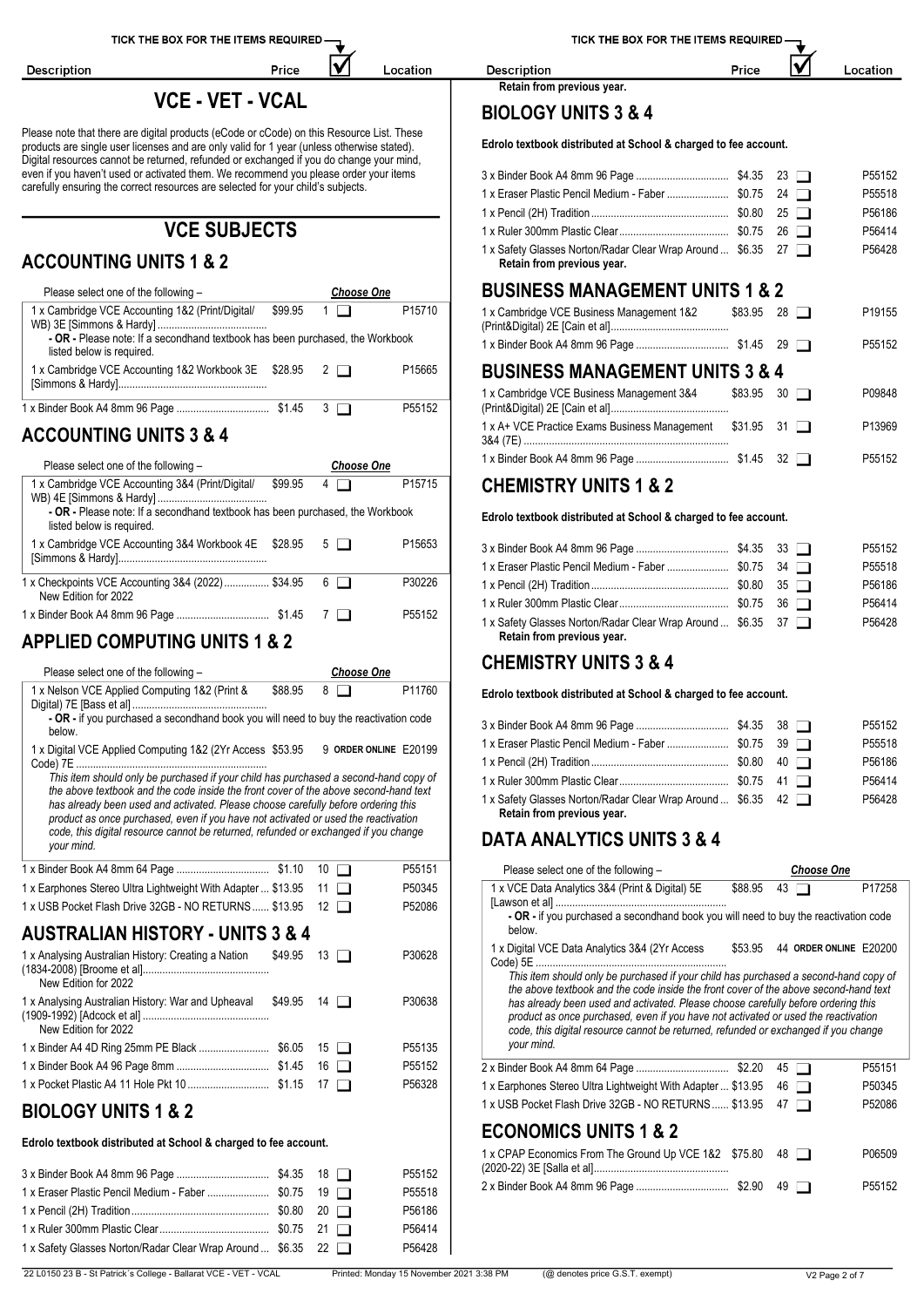| TICK THE BOX FOR THE ITEMS REQUIRED -                                                          |         |             |                                          | TICK THE BOX FOR THE ITEMS REQUIRED -                                                                              |       |                     |                  |
|------------------------------------------------------------------------------------------------|---------|-------------|------------------------------------------|--------------------------------------------------------------------------------------------------------------------|-------|---------------------|------------------|
| <b>Description</b>                                                                             | Price   |             | Location                                 | <b>Description</b>                                                                                                 | Price |                     | Location         |
| <b>ECONOMICS UNITS 3 &amp; 4</b>                                                               |         |             |                                          |                                                                                                                    |       | $92 \Box$           | P56328           |
| 1 x CPAP Economic Fundamentals in Aus VCE 3&4                                                  | \$75.80 | $50$ $\Box$ | P19610                                   | <b>ENGLISH SUPPORT YEAR 12</b>                                                                                     |       |                     |                  |
|                                                                                                |         |             | P55152                                   |                                                                                                                    |       |                     | P55151           |
| <b>ENGLISH - FOUNDATION ENGLISH UNITS 1 &amp; 2</b>                                            |         |             |                                          | <b>ENVIRONMENTAL SCIENCE UNITS 1 &amp; 2</b>                                                                       |       |                     |                  |
| 1 x Oxford Australian Pocket Dictionary (8E) (H/B)                                             | \$29.95 | $52$ $\Box$ | P15844                                   | 1 x Monitoring Environmental Systems VCE Units 1&2 \$84.95 94<br>New Edition for 2022                              |       |                     | P30678           |
| Retain from previous year.<br>1 x Crucible: Play in Four Acts (Penguin Modern                  | \$19.99 | $53$ $\Box$ | P02915                                   | 1 x Biozone Environmental Science Student Workbook \$35.95<br>As this is a workbook it must be purchased NEW       |       | $95\Box$            | P08815           |
| 1 x Things They Carried The (P/B) [Tim O'Brien] \$19.99                                        |         | 54 $\Box$   | P03023                                   |                                                                                                                    |       | $96$ $\Box$         | P55152           |
| 1 x War Poems of Wilfred Owen [Wilfred Owen] \$19.99                                           |         | $55\Box$    | P03611                                   | 1 x Eraser Plastic Pencil Medium - Faber  \$0.75                                                                   |       | $97$ $\Box$         | P55518           |
|                                                                                                |         | $56$ $\Box$ | P55151                                   |                                                                                                                    |       | $98$ $\Box$         | P56186           |
|                                                                                                |         | $57$ $\Box$ | P55709                                   |                                                                                                                    |       | $99$ $\Box$         | P56414           |
|                                                                                                |         | $58$ $\Box$ | P55098                                   | 1 x Safety Glasses Norton/Radar Clear Wrap Around  \$6.35 100                                                      |       |                     | P56428           |
| 1 x Loose Leaf Refills Reinforced A4 7mm Pkt 50  \$2.10                                        |         | $59$ $\Box$ | P56387                                   | Retain from previous year.                                                                                         |       |                     |                  |
|                                                                                                |         | 60 I I      | P56328                                   | <b>ENVIRONMENTAL SCIENCE UNITS 3 &amp; 4</b>                                                                       |       |                     |                  |
| <b>ENGLISH UNITS 1 &amp; 2</b>                                                                 |         |             |                                          | 1 x Issues of Sustainability VCE Units 3&4 5E [Duke et \$87.95 101                                                 |       |                     | P30679           |
| 1 x Oxford Australian Pocket Dictionary (8E) (H/B)                                             | \$29.95 | 61 1        | P15844                                   | New Edition for 2022                                                                                               |       |                     |                  |
| Retain from previous year.                                                                     |         |             |                                          |                                                                                                                    |       |                     | P55152           |
| 1 x Crucible: Play in Four Acts (Penguin Modern                                                | \$19.99 | $62$ $\Box$ | P02915                                   | 1 x Eraser Plastic Pencil Medium - Faber  \$0.75 103                                                               |       |                     | P55518           |
|                                                                                                |         |             |                                          |                                                                                                                    |       |                     | P56186           |
| 1 x Things They Carried The (P/B) [Tim O'Brien] \$19.99                                        |         | $63$ $\Box$ | P03023                                   |                                                                                                                    |       |                     | P56414           |
| 1 x War Poems of Wilfred Owen [Wilfred Owen] \$19.99                                           |         | 64 O        | P03611                                   | 1 x Safety Glasses Norton/Radar Clear Wrap Around  \$6.35 106                                                      |       |                     | P56428           |
|                                                                                                |         | $65$ $\Box$ | P55151                                   | Retain from previous year.                                                                                         |       |                     |                  |
|                                                                                                |         | $66$ $\Box$ | P55709                                   | <b>FOOD STUDIES UNITS 1 &amp; 2</b>                                                                                |       |                     |                  |
|                                                                                                |         | 67 $\Box$   | P55098                                   | 1 x VCE Food Solutions: Food Studies 1&2                                                                           |       | $$78.95$ 107 $\Box$ | P11290           |
| 1 x Loose Leaf Refills Reinforced A4 7mm Pkt 50  \$2.10                                        |         | 68 □        | P56387                                   |                                                                                                                    |       |                     |                  |
|                                                                                                |         | $69$ $\Box$ | P56328                                   |                                                                                                                    |       |                     | P55152           |
| <b>ENGLISH UNITS 3 &amp; 4</b>                                                                 |         |             |                                          | 1 x Display Book A4 20 Pocket Black Refillable \$2.00 109                                                          |       |                     | P55442           |
| 1 x Oxford Australian Pocket Dictionary (8E) (H/B)                                             | \$29.95 | 70 □        | P15844                                   | <b>FOOD STUDIES UNITS 3 &amp; 4</b>                                                                                |       |                     |                  |
| Retain from previous year.                                                                     |         |             |                                          | 1 x VCE Food Solutions: Food Studies 3&4 (Print&                                                                   |       | $$78.95$ 110 $\Box$ | P11289           |
| 1 x In Cold Blood (Penguin Modern Classics) [Capote]. \$19.99                                  |         | $71$ $\Box$ | P01326                                   |                                                                                                                    |       |                     |                  |
|                                                                                                |         | 72 ∏        | P16291                                   | 1 x Display Book A4 20 Pocket Black Refillable \$2.00 112                                                          |       |                     | P55152<br>P55442 |
| 1 x William Wordsworth Poems (selected by Seamus \$22.99 73                                    |         |             | P17120                                   | <b>HEALTH &amp; HUMAN DEVELOPMENT UNITS 1 &amp; 2</b>                                                              |       |                     |                  |
|                                                                                                |         | 74 □        | P55151                                   |                                                                                                                    |       |                     |                  |
|                                                                                                |         | 75 □        | P55709                                   | 1 x Jacaranda VCE Key Concepts HHD 1&2 Print/                                                                      |       | \$80.00 113         | P30247           |
|                                                                                                |         | 76 □        | P55098                                   | New Edition for 2022                                                                                               |       |                     |                  |
| 1 x Loose Leaf Refills Reinforced A4 7mm Pkt 50  \$2.10                                        |         | 77 $\Box$   | P56387                                   | 1 x Notebook A4 250 Page 5 Subject 5 Colour \$9.15 114                                                             |       |                     | P50389           |
|                                                                                                |         |             | P56328                                   | <b>HEALTH &amp; HUMAN DEVELOPMENT UNITS 3 &amp; 4</b>                                                              |       |                     |                  |
| <b>ENGLISH LANGUAGE UNITS 1 &amp; 2</b>                                                        |         |             |                                          | 1 x Jacaranda VCE Key Concepts HHD 3&4 Print/                                                                      |       | $$80.00$ 115 $\Box$ | P30335           |
| 1 x Insight English Language for Senior Students (Print) \$47.95                               |         | $79$ $\Box$ | P12302                                   | New Edition for 2022                                                                                               |       |                     |                  |
|                                                                                                |         | 80 $\Box$   | P55135                                   | 1 x Notebook A4 250 Page 5 Subject 5 Colour \$9.15 116                                                             |       |                     | P50389           |
|                                                                                                |         | 81 $\Box$   | P55151                                   | <b>HISTORY - MODERN HISTORY UNITS 1 &amp; 2</b>                                                                    |       |                     |                  |
|                                                                                                |         | 82 $\Box$   | P55709                                   |                                                                                                                    |       |                     |                  |
| 1 x Loose Leaf Refills Reinforced A4 7mm Pkt 50  \$2.10                                        |         | $83$ $\Box$ | P56387                                   | Students will need to purchase both Modern History 1 and Modern History 2 for this<br>subject.                     |       |                     |                  |
|                                                                                                |         |             | P56328                                   |                                                                                                                    |       |                     |                  |
| <b>ENGLISH LANGUAGE UNITS 3 &amp; 4</b>                                                        |         |             |                                          | 1 x Modern History 1 (Print and Digital) [HTAV] \$54.95 117<br>New Edition for 2022                                |       |                     | P30116           |
| 1 x Insight English Language for Senior Students (Print) \$47.95<br>Retain from previous year. |         | $85$ $\Box$ | P12302                                   | 1 x Modern History 2 (Print and Digital) [HTAV] \$54.95 118<br>New Edition for 2022                                |       |                     | P30117           |
| 1 x Living Lingo VCE English Language Units 3&4                                                | \$62.50 | $86$ $\Box$ | P06706                                   |                                                                                                                    |       |                     | P55152           |
| 1 x VCE English Language Exam Guide 3E [Kirsten                                                | \$35.95 | 87 □        | P06469                                   | <b>HISTORY - REVOLUTIONS UNITS 3 &amp; 4</b><br>1 x Forging America (Print and Digital) 3E [Perfect et \$64.95 120 |       |                     | P30118           |
|                                                                                                |         |             |                                          |                                                                                                                    |       |                     |                  |
| 1 x Binder A4 4D Ring PVC 25mm Black \$6.05                                                    |         | 88 □        | P55135                                   | New Edition for 2022                                                                                               |       |                     |                  |
|                                                                                                |         | $89$ $\Box$ | P55151                                   | 1 x Reinventing Russia (Print and Digital) 3E [Perfect \$64.95 121                                                 |       |                     | P30122           |
|                                                                                                |         | $90$ $\Box$ | P55709                                   | New Edition for 2022                                                                                               |       |                     |                  |
| 1 x Loose Leaf Refills Reinforced A4 7mm Pkt 50  \$2.10                                        |         | $91$ $\Box$ | P56387                                   |                                                                                                                    |       |                     | P55135           |
| 22 L0150 23 B - St Patrick's College - Ballarat VCE - VET - VCAL                               |         |             | Printed: Monday 15 November 2021 3:38 PM | (@ denotes price G.S.T. exempt)                                                                                    |       |                     | V2 Page 3 of 7   |
|                                                                                                |         |             |                                          |                                                                                                                    |       |                     |                  |

| TICK THE BOX FOR THE ITEMS REQUIRED -                                                                  |                     |             |             |                    |
|--------------------------------------------------------------------------------------------------------|---------------------|-------------|-------------|--------------------|
| <b>Description</b>                                                                                     | Price               |             |             | Location           |
|                                                                                                        |                     |             | $92$ $\Box$ | P56328             |
| <b>ENGLISH SUPPORT YEAR 12</b>                                                                         |                     |             |             |                    |
|                                                                                                        |                     |             |             | P <sub>55151</sub> |
| <b>ENVIRONMENTAL SCIENCE UNITS 1 &amp; 2</b>                                                           |                     |             |             |                    |
| 1 x Monitoring Environmental Systems VCE Units 1&2 \$84.95<br>New Edition for 2022                     |                     | $94$ $\Box$ |             | P30678             |
| 1 x Biozone Environmental Science Student Workbook \$35.95                                             |                     |             | $95$ $\Box$ | P08815             |
| As this is a workbook it must be purchased NEW                                                         |                     |             | $96$ $\Box$ | P55152             |
|                                                                                                        |                     |             | $97$ $\Box$ | P55518             |
|                                                                                                        |                     |             | 98 I        | P56186             |
|                                                                                                        |                     |             | $99$ $\Box$ | P56414             |
| 1 x Safety Glasses Norton/Radar Clear Wrap Around  \$6.35 100<br>Retain from previous year.            |                     |             |             | P56428             |
| <b>ENVIRONMENTAL SCIENCE UNITS 3 &amp; 4</b>                                                           |                     |             |             |                    |
| 1 x Issues of Sustainability VCE Units 3&4 5E [Duke et \$87.95 101<br>New Edition for 2022             |                     |             |             | P30679             |
|                                                                                                        |                     |             |             | P55152             |
| 1 x Eraser Plastic Pencil Medium - Faber  \$0.75 103                                                   |                     |             |             | P55518             |
|                                                                                                        |                     |             |             | P56186             |
|                                                                                                        |                     |             |             | P56414             |
| 1 x Safety Glasses Norton/Radar Clear Wrap Around  \$6.35 106<br>Retain from previous year.            |                     |             |             | P56428             |
| <b>FOOD STUDIES UNITS 1 &amp; 2</b>                                                                    |                     |             |             |                    |
| 1 x VCE Food Solutions: Food Studies 1&2                                                               | $$78.95$ 107 $\Box$ |             |             | P11290             |
|                                                                                                        |                     |             |             | P55152             |
| 1 x Display Book A4 20 Pocket Black Refillable \$2.00 109                                              |                     |             |             | P55442             |
| <b>FOOD STUDIES UNITS 3 &amp; 4</b><br>1 x VCE Food Solutions: Food Studies 3&4 (Print&                |                     |             |             | P <sub>11289</sub> |
|                                                                                                        | \$78.95 110 ∩       |             |             | P55152             |
| 1 x Display Book A4 20 Pocket Black Refillable \$2.00 112                                              |                     |             |             | P55442             |
| <b>HEALTH &amp; HUMAN DEVELOPMENT UNITS 1 &amp; 2</b>                                                  |                     |             |             |                    |
| 1 x Jacaranda VCE Key Concepts HHD 1&2 Print/<br>LearnON/StudyON 7E [Beaumont]                         | $$80.00$ 113 $\Box$ |             |             | P30247             |
| New Edition for 2022<br>1 x Notebook A4 250 Page 5 Subject 5 Colour \$9.15 114                         |                     |             |             | P50389             |
| <b>HEALTH &amp; HUMAN DEVELOPMENT UNITS 3 &amp; 4</b>                                                  |                     |             |             |                    |
| 1 x Jacaranda VCE Key Concepts HHD 3&4 Print/<br>LearnON/StudyON 7E [Beaumont]<br>New Edition for 2022 | $$80.00$ 115 $\Box$ |             |             | P30335             |
| 1 x Notebook A4 250 Page 5 Subject 5 Colour \$9.15 116                                                 |                     |             |             | P50389             |
| <b>HISTORY - MODERN HISTORY UNITS 1 &amp; 2</b>                                                        |                     |             |             |                    |
| Students will need to purchase both Modern History 1 and Modern History 2 for this<br>subject.         |                     |             |             |                    |
| 1 x Modern History 1 (Print and Digital) [HTAV] \$54.95 117<br>New Edition for 2022                    |                     |             |             | P30116             |
| 1 x Modern History 2 (Print and Digital) [HTAV] \$54.95 118<br>New Edition for 2022                    |                     |             |             | P30117             |
|                                                                                                        |                     |             |             | P55152             |
| <b>HISTORY - REVOLUTIONS UNITS 3 &amp; 4</b>                                                           |                     |             |             |                    |
| 1 x Forging America (Print and Digital) 3E [Perfect et \$64.95 120<br>New Edition for 2022             |                     |             |             | P30118             |
| 1 x Reinventing Russia (Print and Digital) 3E [Perfect \$64.95 121                                     |                     |             |             | P30122             |
| New Edition for 2022                                                                                   |                     |             |             |                    |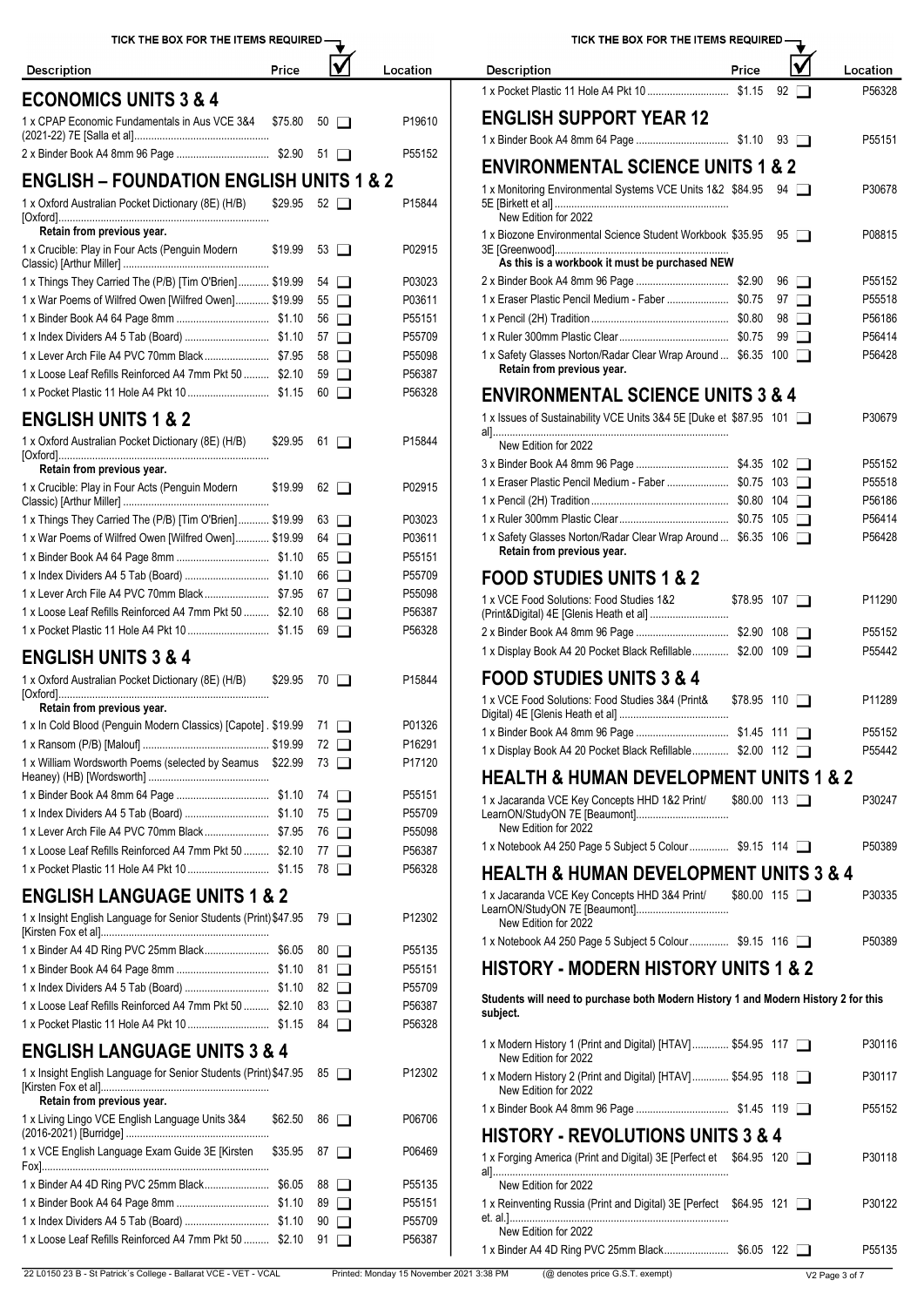| TICK THE BOX FOR THE ITEMS REQUIRED -                                                                                   |                     |                  | TICK THE BOX FOR THE ITEMS REQUIRED -                                                                                  |          |
|-------------------------------------------------------------------------------------------------------------------------|---------------------|------------------|------------------------------------------------------------------------------------------------------------------------|----------|
| <b>Description</b>                                                                                                      | Price               | Location         | ✔<br>Price<br><b>Description</b>                                                                                       | Location |
|                                                                                                                         |                     | P55152           | 1 x Dance Of The Happy Shades (P/B) [Munro]  \$22.99 161                                                               | P12372   |
| 1 x Loose Leaf Refills Reinforced A4 7mm Pkt 50  \$2.10 124                                                             |                     | P56387           | 1 x Othello (Cambridge School Shakespeare) 3E [Coles \$18.95 162                                                       | P04730   |
|                                                                                                                         |                     | P56328           |                                                                                                                        | P05536   |
| <b>INDUSTRY &amp; ENTERPRISE UNITS 1 &amp; 2</b>                                                                        |                     |                  | 1 x Picnic at Hanging Rock (P/B) [Lindsay] \$19.99 163<br>1 x Remains of the Day [Kazuo Ishiguro]  \$19.99 164         | P00825   |
| 1 x I&E Units 1&2: Towards an Enterprising You 6E \$55.00 126                                                           |                     | P30243           |                                                                                                                        | P55151   |
| New Edition for 2022                                                                                                    |                     |                  | <b>MATHEMATICS - FOUNDATION MATHS UNITS 1 &amp; 2</b>                                                                  |          |
|                                                                                                                         |                     | P55151           | 1 x Nelson VCE Mathematics Foundation Yr 11 SB \$75.95 166                                                             | P05482   |
| <b>INDUSTRY &amp; ENTERPRISE UNITS 3 &amp; 4</b>                                                                        |                     |                  |                                                                                                                        |          |
| 1 x I&E Units 3&4: Towards an Enterprising Australia \$68.00 128                                                        |                     | P30245           | 1 x Calculator Texas Scientific TI-30XB Multiview  \$35.95 167<br>Retain from previous year.                           | P55278   |
|                                                                                                                         |                     |                  |                                                                                                                        | P55152   |
| New Edition for 2022                                                                                                    |                     | P55152           | 1 x Mathomat V3 - Designer Pack in wallet with Poster. \$12.95 169                                                     | P52455   |
|                                                                                                                         |                     |                  | Mathomat retained from previous year acceptable.                                                                       |          |
| <b>JAPANESE UNITS 1 &amp; 2</b>                                                                                         |                     |                  |                                                                                                                        | P56412   |
| 1 x iiTomo Senior Book with EB [Burrows et al]  \$62.95 130                                                             |                     | P15663           | <b>MATHEMATICS - GENERAL MATHS UNITS 1 &amp; 2</b>                                                                     |          |
| 1 x Easy Japanese Grammar Workbook 1 [Devine] \$22.95 131                                                               |                     | P16590           | Edrolo textbook distributed at School & charged to fee account.                                                        |          |
| 1 x Oxford Beginners Japanese Dictionary (Jap-Eng- \$29.95 132                                                          |                     | P00210           |                                                                                                                        |          |
|                                                                                                                         |                     | P55151           | 1 x Calculator Texas Scientific TI-30XB Multiview  \$35.95 171<br>Retain from previous year.                           | P55278   |
| 1 x Earphones Stereo Ultra Lightweight With Adapter  \$13.95 134                                                        |                     | P50345           | 1 x Calculator Texas TI-Nspire CX II CAS Touchpad \$259.95 172                                                         | P50982   |
| 1 x Graph Book A4 10mm Grid Squares 96 pages  \$2.10 135                                                                |                     | P51941           |                                                                                                                        |          |
| 1 x Loose Leaf Refills Reinforced A4 7mm Pkt 50  \$2.10 136                                                             |                     | P56387<br>P56328 | Retain from previous year.<br>1 x Calculator Padded Case (Graphical) \$11.00 173                                       | P51269   |
| <b>JAPANESE UNITS 3 &amp; 4</b>                                                                                         |                     |                  | Optional.                                                                                                              |          |
|                                                                                                                         |                     |                  | 1 x TI-Nspire CX AC Wall Charger Adapter  \$12.95 174<br>Optional.                                                     | P50412   |
| 1 x iiTomo Senior Book with EB [Burrows et al]  \$62.95 138<br>Retain from previous year.                               |                     | P15663           |                                                                                                                        | P55152   |
| 1 x Easy Japanese Grammar Workbook 2 [Devine] \$27.95 139                                                               |                     | P16576           | 1 x Mathomat V3 - Designer Pack in wallet with Poster. \$12.95 176                                                     | P52455   |
| 1 x Kodansha's Furigana English-Japanese Dictionary \$55.00 140                                                         |                     | P07156           | Mathomat retained from previous year acceptable.                                                                       |          |
| 1 x Oxford Beginners Japanese Dictionary (Jap-Eng- \$29.95 141                                                          |                     | P00210           |                                                                                                                        | P56414   |
|                                                                                                                         |                     |                  | <b>MATHEMATICS - FURTHER MATHS UNITS 3 &amp; 4</b>                                                                     |          |
|                                                                                                                         |                     | P55151           | Edrolo textbook distributed at School & charged to fee account.                                                        |          |
| 1 x Earphones Stereo Ultra Lightweight With Adapter  \$13.95 143                                                        |                     | P50345           |                                                                                                                        |          |
| 1 x Graph Book A4 10mm Grid Squares 96 pages  \$2.10 144<br>1 x Loose Leaf Refills Reinforced A4 7mm Pkt 50  \$2.10 145 |                     | P51941<br>P56387 | 1 x Calculator Texas Scientific TI-30XB Multiview  \$35.95 178<br>Retain from previous year.                           | P55278   |
|                                                                                                                         |                     | P56328           | 1 x Calculator Texas TI-Nspire CX II CAS Touchpad \$259.95 179                                                         | P50982   |
|                                                                                                                         |                     |                  | Retain from previous year.                                                                                             |          |
| <b>LEGAL STUDIES UNITS 1 &amp; 2</b>                                                                                    |                     |                  | 1 x Calculator Padded Case (Graphical) \$11.00 180                                                                     | P51269   |
| 1 x Oxford VCE Legal Studies: Access & Justice 1&2 \$74.95 147                                                          |                     | P17739           | Optional.                                                                                                              |          |
|                                                                                                                         |                     | P55152           | 1 x TI-Nspire CX AC Wall Charger Adapter  \$12.95 181<br>Optional.                                                     | P50412   |
| <b>LEGAL STUDIES UNITS 3 &amp; 4</b>                                                                                    |                     |                  |                                                                                                                        | P55152   |
| 1 x Oxford VCE Legal Stud: Justice & Outcomes 3&4 \$74.95 149                                                           |                     | P10787           | 1 x Loose Leaf Refills Reinforced A4 2mm Graph Pkt \$4.50 183                                                          | P56385   |
|                                                                                                                         |                     | P55152           | 1 x Mathomat V3 - Designer Pack in wallet with Poster. \$12.95 184<br>Mathomat retained from previous year acceptable. | P52455   |
| <b>LITERATURE UNITS 1 &amp; 2</b>                                                                                       |                     |                  |                                                                                                                        | P56414   |
| 1 x Insight Literature for Senior Students (Print) 5E                                                                   | $$47.95$ 151 $\Box$ | P15784           | <b>MATHEMATICS - MATH METHODS UNITS 1 &amp; 2</b>                                                                      |          |
|                                                                                                                         |                     |                  | 1 x Cambridge VCE Senior Math Methods 1&2 (Print & \$89.95 186                                                         | P04042   |
| 1 x Oxford Australian Pocket Dictionary (8E) (H/B)                                                                      | $$29.95$ 152 $\Box$ | P15844           |                                                                                                                        |          |
| Retain from previous year.                                                                                              |                     |                  | 1 x Calculator Texas TI-Nspire CX II CAS Touchpad \$259.95 187                                                         | P50982   |
| 1 x In The Lake Of The Woods (P/B) [O'Brien]  \$19.99 153                                                               |                     | P01329           | Retain from previous year.                                                                                             |          |
| 1 x Rhinoceros, The Chairs, The Lesson (Penguin)<br>Modern Classic) [lonesco (Derek Prouse translation)]                | \$22.99 154         | P15313           | 1 x Calculator Padded Case (Graphical) \$11.00 188<br>Optional.                                                        | P51269   |
| 1 x Stolen (Currency Play)(2003 edn) [Jane Harrison] \$23.99 155                                                        |                     | P02692           | 1 x TI-Nspire CX AC Wall Charger Adapter  \$12.95 189                                                                  | P50412   |
| 1 x Will You Please Be Quiet Please (P/B) [Raymond \$14.99 156                                                          |                     | P14355           | Optional.                                                                                                              |          |
|                                                                                                                         |                     | P55151           | 1 x Calculator Texas Scientific TI-30XB Multiview  \$35.95 190<br>Retain from previous year.                           | P55278   |
| 1 x Display Book A4 Kwik Zip 20 Pocket (Refillable) \$13.05 158                                                         |                     | P55461           |                                                                                                                        | P55152   |
| <b>LITERATURE UNITS 3 &amp; 4</b>                                                                                       |                     |                  | 1 x Loose Leaf Refills Reinforced A4 2mm Graph Pkt \$4.50 192                                                          | P56385   |
| 1 x Oxford Australian Pocket Dictionary (8E) (H/B)                                                                      | $$29.95$ 159 $\Box$ | P15844           | 1 x Mathomat V3 - Designer Pack in wallet with Poster. \$12.95 193                                                     | P52455   |
| Retain from previous year.                                                                                              |                     |                  | Mathomat retained from previous year acceptable.                                                                       |          |
| 1 x Ariel - Faber Modern Classics [Sylvia Plath] \$19.99 160                                                            |                     | P00045           |                                                                                                                        | P56414   |

## TICK THE BOX FOR THE ITEMS REQUIRED  $\begin{array}{cc} \begin{array}{cc} \bullet \end{array} \end{array}$

| <b>Description</b>                                                                                                     | Price               |  | Location           |
|------------------------------------------------------------------------------------------------------------------------|---------------------|--|--------------------|
| 1 x Dance Of The Happy Shades (P/B) [Munro]  \$22.99 161                                                               |                     |  | P12372             |
| 1 x Othello (Cambridge School Shakespeare) 3E [Coles \$18.95 162                                                       |                     |  | P04730             |
| 1 x Picnic at Hanging Rock (P/B) [Lindsay] \$19.99 163                                                                 |                     |  | P05536             |
| 1 x Remains of the Day [Kazuo Ishiguro]  \$19.99 164                                                                   |                     |  | P00825             |
|                                                                                                                        |                     |  | P <sub>55151</sub> |
| <b>MATHEMATICS - FOUNDATION MATHS UNITS 1 &amp; 2</b>                                                                  |                     |  |                    |
| 1 x Nelson VCE Mathematics Foundation Yr 11 SB                                                                         | $$75.95$ 166 $\Box$ |  | P05482             |
| 1 x Calculator Texas Scientific TI-30XB Multiview  \$35.95 167<br>Retain from previous year.                           |                     |  | P55278             |
|                                                                                                                        |                     |  | P <sub>55152</sub> |
| 1 x Mathomat V3 - Designer Pack in wallet with Poster. \$12.95 169<br>Mathomat retained from previous year acceptable. |                     |  | P52455             |
|                                                                                                                        |                     |  | P56412             |
| AFUERAL MATUR UNUTRA                                                                                                   |                     |  |                    |

| 1 x Calculator Texas Scientific TI-30XB Multiview  \$35.95 171<br>Retain from previous year.                           | P55278             |
|------------------------------------------------------------------------------------------------------------------------|--------------------|
| 1 x Calculator Texas TI-Nspire CX II CAS Touchpad \$259.95 172<br>Colour.<br>Retain from previous year.                | P50982             |
|                                                                                                                        |                    |
| 1 x Calculator Padded Case (Graphical) \$11.00 173<br>Optional.                                                        | P51269             |
| 1 x TI-Nspire CX AC Wall Charger Adapter  \$12.95 174<br>Optional.                                                     | P50412             |
|                                                                                                                        | P <sub>55152</sub> |
|                                                                                                                        |                    |
| 1 x Mathomat V3 - Designer Pack in wallet with Poster. \$12.95 176<br>Mathomat retained from previous year acceptable. | P52455             |
|                                                                                                                        | P56414             |

| 1 x Calculator Texas Scientific TI-30XB Multiview  \$35.95 178<br>Retain from previous year.                           |                    |  | P55278 |
|------------------------------------------------------------------------------------------------------------------------|--------------------|--|--------|
| 1 x Calculator Texas TI-Nspire CX II CAS Touchpad \$259.95 179                                                         |                    |  | P50982 |
| Retain from previous year.                                                                                             |                    |  |        |
| 1 x Calculator Padded Case (Graphical) \$11.00 180<br>Optional.                                                        |                    |  | P51269 |
| 1 x TI-Nspire CX AC Wall Charger Adapter  \$12.95 181<br>Optional.                                                     |                    |  | P50412 |
|                                                                                                                        |                    |  | P55152 |
| 1 x Loose Leaf Refills Reinforced A4 2mm Graph Pkt                                                                     | $$4.50$ 183 $\Box$ |  | P56385 |
| 1 x Mathomat V3 - Designer Pack in wallet with Poster. \$12.95 184<br>Mathomat retained from previous year acceptable. |                    |  | P52455 |
|                                                                                                                        |                    |  | P56414 |
| <b>MATHEMATICS - MATH METHODS UNITS 1 &amp; 2</b>                                                                      |                    |  |        |
| 1 x Cambridge VCE Senior Math Methods 1&2 (Print & \$89.95 186                                                         |                    |  | P04042 |
| 1 x Calculator Texas TI-Nspire CX II CAS Touchpad \$259.95 187                                                         |                    |  | P50982 |
| Retain from previous year.                                                                                             |                    |  |        |
| 1 x Calculator Padded Case (Graphical) \$11.00 188<br>Optional.                                                        |                    |  | P51269 |
| 1 x TI-Nspire CX AC Wall Charger Adapter  \$12.95 189<br>Optional.                                                     |                    |  | P50412 |
| 1 x Calculator Texas Scientific TI-30XB Multiview  \$35.95 190<br>Retain from previous year.                           |                    |  | P55278 |
|                                                                                                                        |                    |  | P55152 |
| 1 x Loose Leaf Refills Reinforced A4 2mm Graph Pkt \$4.50 192                                                          |                    |  | P56385 |
| 1 x Mathomat V3 - Designer Pack in wallet with Poster. \$12.95 193<br>Mathomat retained from previous year acceptable. |                    |  | P52455 |
|                                                                                                                        |                    |  | P56414 |
|                                                                                                                        |                    |  |        |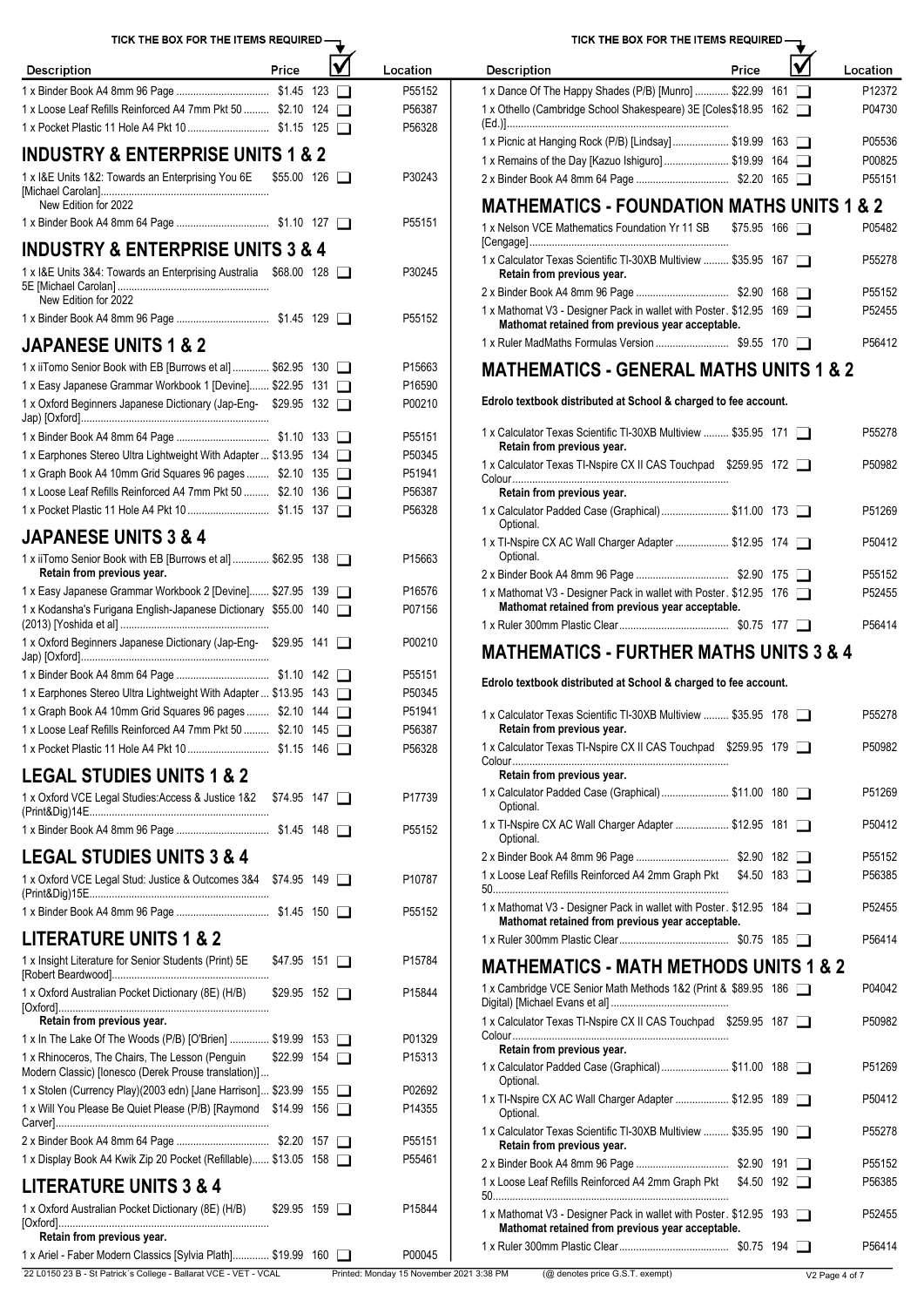| <b>Description</b>                                                                                                                                                                                                                                                | Price               |                   | Location         | <b>Description</b>                                                                          | Price               |  | Location         |
|-------------------------------------------------------------------------------------------------------------------------------------------------------------------------------------------------------------------------------------------------------------------|---------------------|-------------------|------------------|---------------------------------------------------------------------------------------------|---------------------|--|------------------|
|                                                                                                                                                                                                                                                                   |                     |                   |                  | 1 x Display Book A4 20 Pocket Black Refillable \$2.00 225                                   |                     |  | P55442           |
| <b>MATHEMATICS - MATH METHODS UNITS 3 &amp; 4</b>                                                                                                                                                                                                                 |                     |                   |                  | 1 x Earphones Stereo Ultra Lightweight With Adapter  \$13.95 226                            |                     |  | P50345           |
| 1 x Cambridge VCE Senior Math Methods 3&4 (Print & \$89.95 195                                                                                                                                                                                                    |                     |                   | P04040           | 1 x Eraser Plastic Pencil Medium - Faber  \$0.75 227                                        |                     |  | P55518           |
| 1 x Calculator Texas Scientific TI-30XB Multiview  \$35.95 196                                                                                                                                                                                                    |                     |                   | P55278           |                                                                                             |                     |  | P55098           |
| Retain from previous year.<br>1 x Calculator Texas TI-Nspire CX II CAS Touchpad \$259.95 197                                                                                                                                                                      |                     |                   | P50982           | 1 x Music Book 152x248mm 18 leaf/36 pages Spirax                                            | $$2.60$ 229 $\Box$  |  | P55911           |
| Retain from previous year.                                                                                                                                                                                                                                        |                     |                   |                  | 1 x Music Book 96 Page 64pg Feint/32pg Staved                                               | $$2.10$ 230 $\Box$  |  | P55912           |
| 1 x Calculator Padded Case (Graphical)  \$11.00 198<br>Optional.                                                                                                                                                                                                  |                     |                   | P51269           |                                                                                             |                     |  | P56172           |
| 1 x TI-Nspire CX AC Wall Charger Adapter  \$12.95 199                                                                                                                                                                                                             |                     |                   | P50412           | <b>OUTDOOR &amp; ENVIRONMENTAL STUDIES UNITS 1 - 4</b>                                      |                     |  |                  |
| Optional.                                                                                                                                                                                                                                                         |                     |                   | P55152           | 1 x Nelson VCE Outdoor & Environmental Studies 1-4 \$82.95 232                              |                     |  | P00074           |
| 1 x Mathomat V3 - Designer Pack in wallet with Poster. \$12.95 201<br>Mathomat retained from previous year acceptable.                                                                                                                                            |                     |                   | P52455           |                                                                                             |                     |  | P55152           |
| <b>MATHEMATICS - SPECIALIST MATHS UNITS 1 &amp; 2</b>                                                                                                                                                                                                             |                     |                   |                  | <b>PASTORAL CARE YEAR 11</b>                                                                |                     |  |                  |
|                                                                                                                                                                                                                                                                   |                     |                   |                  |                                                                                             |                     |  | P55151           |
| 1 x Cambridge VCE Senior Spec Maths 1&2 (Print & \$89.95 202                                                                                                                                                                                                      |                     |                   | P04050           | 1 x Display Book A4 20 Pocket Black Refillable \$2.00 235                                   |                     |  | P55442           |
| 1 x Calculator Texas Scientific TI-30XB Multiview  \$35.95 203<br>Retain from previous year.                                                                                                                                                                      |                     |                   | P55278           | <b>PASTORAL CARE YEAR 12</b>                                                                |                     |  | P55151           |
| 1 x Calculator Texas TI-Nspire CX II CAS Touchpad \$259.95 204                                                                                                                                                                                                    |                     |                   | P50982           | 1 x Display Book A4 20 Pocket Black Refillable \$2.00 237                                   |                     |  | P55442           |
| Retain from previous year.                                                                                                                                                                                                                                        |                     |                   |                  | <b>PHILOSOPHY UNITS 1 &amp; 2</b>                                                           |                     |  |                  |
| 1 x Calculator Padded Case (Graphical) \$11.00 205<br>Optional.                                                                                                                                                                                                   |                     |                   | P51269           |                                                                                             |                     |  | P55152           |
| 1 x TI-Nspire CX AC Wall Charger Adapter  \$12.95 206                                                                                                                                                                                                             |                     |                   | P50412           | <b>PHILOSOPHY UNITS 3 &amp; 4</b>                                                           |                     |  |                  |
| Optional.                                                                                                                                                                                                                                                         |                     |                   |                  | 1 x Philosophy: VCE Units 3&4 3E \$65.00 239                                                |                     |  | P15732           |
| 1 x Mathomat Senior (Years 10-12)  \$20.50 208                                                                                                                                                                                                                    |                     |                   | P55152<br>P55840 |                                                                                             |                     |  | P55152           |
| Mathomat retained from previous year acceptable.                                                                                                                                                                                                                  |                     |                   |                  | 1 x Display Book A4 20 Pocket Black Refillable \$2.00 241                                   |                     |  | P55442           |
|                                                                                                                                                                                                                                                                   |                     |                   | P56414           | <b>PHYSICAL EDUCATION UNITS 1 &amp; 2</b>                                                   |                     |  |                  |
| <b>MATHEMATICS - SPECIALIST MATHS UNITS 3 &amp; 4</b>                                                                                                                                                                                                             |                     |                   |                  | 1 x Nelson VCE Physical Education 1&2 (Print &                                              | $$79.95$ 242 $\Box$ |  | P10901           |
| 1 x Cambridge VCE Senior Spec Maths 3&4 (Print & \$89.95 210<br>Digital) [Evans, Lipson, Cracknell, Astruc, Jones]                                                                                                                                                |                     |                   | P04052           | 1 x Nelson VCE PE Peak Performance 1&2 Workbook \$29.95 243                                 |                     |  | P10906           |
| 1 x Calculator Texas Scientific TI-30XB Multiview  \$35.95 211<br>Retain from previous year.                                                                                                                                                                      |                     |                   | P55278           | As this is a workbook it must be purchased NEW                                              |                     |  |                  |
| 1 x Calculator Texas TI-Nspire CX II CAS Touchpad \$259.95 212<br>Colour.                                                                                                                                                                                         |                     |                   | P50982           |                                                                                             |                     |  | P55152           |
| Retain from previous year.                                                                                                                                                                                                                                        |                     |                   |                  | <b>PHYSICAL EDUCATION UNITS 3 &amp; 4</b>                                                   |                     |  |                  |
| 1 x Calculator Padded Case (Graphical) \$11.00 213<br>Optional.                                                                                                                                                                                                   |                     |                   | P51269           | 1 x Nelson VCE Physical Education 3&4 (Print &                                              | $$79.95$ 245 $\Box$ |  | P00076           |
| 1 x TI-Nspire CX AC Wall Charger Adapter  \$12.95 214<br>Optional.                                                                                                                                                                                                |                     |                   | P50412           | 1 x Nelson VCE PE Peak Performance 3&4 Workbook \$29.95 246                                 |                     |  | P00075           |
|                                                                                                                                                                                                                                                                   |                     |                   | P55152           | As this is a workbook it must be purchased NEW                                              |                     |  |                  |
| 1 x Mathomat Senior (Years 10-12)  \$20.50 216<br>Retain from previous year.                                                                                                                                                                                      |                     |                   | P55840           | <b>PHYSICS UNITS 1 &amp; 2</b>                                                              |                     |  | P55152           |
|                                                                                                                                                                                                                                                                   |                     |                   | P56414           | Edrolo textbook distributed at School & charged to fee account.                             |                     |  |                  |
| <b>MEDIA UNITS 1 - 4</b>                                                                                                                                                                                                                                          |                     |                   |                  |                                                                                             |                     |  |                  |
| Please select one of the following -                                                                                                                                                                                                                              |                     | <b>Choose One</b> |                  |                                                                                             |                     |  | P55152           |
| 1 x Heinemann Media VCE Units 1-4 SB/EB 3E                                                                                                                                                                                                                        | $$86.95$ 218 $\Box$ |                   | P00314           | 1 x Display Book A4 20 Pocket Black Refillable \$2.00 249                                   |                     |  | P55442           |
| - OR - if you purchased a secondhand book you will need to buy the reactivation code                                                                                                                                                                              |                     |                   |                  | 1 x Eraser Plastic Pencil Medium - Faber  \$0.75 250                                        |                     |  | P55518<br>P56186 |
| below.                                                                                                                                                                                                                                                            |                     |                   |                  |                                                                                             |                     |  | P56414           |
| 1 x Digital Heinemann VCE Media (2Yr Reactivation) \$25.00 219 ORDER ONLINE E02436                                                                                                                                                                                |                     |                   |                  | 1 x Safety Glasses Norton/Radar Clear Wrap Around  \$6.35 253<br>Retain from previous year. |                     |  | P56428           |
| This item should only be purchased if your child has purchased a second-hand copy of<br>the above textbook and the code inside the front cover of the above second-hand text<br>has already been used and activated. Please choose carefully before ordering this |                     |                   |                  | <b>PHYSICS UNITS 3 &amp; 4</b>                                                              |                     |  |                  |
| product as once purchased, even if you have not activated or used the reactivation<br>code, this digital resource cannot be returned, refunded or exchanged if you change<br>your mind.                                                                           |                     |                   |                  | Edrolo textbook distributed at School & charged to fee account.                             |                     |  |                  |
| 1 x Earphones Stereo Ultra Lightweight With Adapter  \$13.95 220                                                                                                                                                                                                  |                     |                   | P50345           | 1 x Checkpoints VCE Physics 3&4 (2022)  \$34.95 254                                         |                     |  | P30315           |
| 1 x Notebook A4 250 Page 5 Subject 5 Colour \$9.15 221                                                                                                                                                                                                            |                     |                   | P50389           | New Edition for 2022                                                                        |                     |  | P55152           |
| 1 x Visual Art Diary A3 110gsm 60 Sheet/120 Page  \$9.25 222                                                                                                                                                                                                      |                     |                   | P56677           | 1 x Display Book A4 20 Pocket Black Refillable \$2.00 256                                   |                     |  | P55442           |
| <b>MUSIC PERFORMANCE UNITS 1 - 4</b>                                                                                                                                                                                                                              |                     |                   |                  | 1 x Eraser Plastic Pencil Medium - Faber  \$0.75 257                                        |                     |  | P55518           |
|                                                                                                                                                                                                                                                                   |                     |                   |                  |                                                                                             |                     |  | P56186           |
| 1 x Musicianship & Aural Training Level 3 Student Book \$41.95 223                                                                                                                                                                                                |                     |                   | P11704           |                                                                                             |                     |  | P56414           |
|                                                                                                                                                                                                                                                                   |                     |                   | P55151           | 1 x Safety Glasses Norton/Radar Clear Wrap Around  \$6.35 260                               |                     |  | P56428           |

TICK THE BOX FOR THE ITEMS REQUIRED -

| TICK THE BOX FOR THE ITEMS REQUIRED -                                                                         |                     |                |                    |
|---------------------------------------------------------------------------------------------------------------|---------------------|----------------|--------------------|
| <b>Description</b>                                                                                            | Price               |                | Location           |
| 1 x Display Book A4 20 Pocket Black Refillable \$2.00 225                                                     |                     |                | P55442             |
| 1 x Earphones Stereo Ultra Lightweight With Adapter  \$13.95 226                                              |                     | $\blacksquare$ | P50345             |
| 1 x Eraser Plastic Pencil Medium - Faber  \$0.75 227                                                          |                     | $\blacksquare$ | P55518             |
|                                                                                                               |                     | $\blacksquare$ | P55098             |
| 1 x Music Book 152x248mm 18 leaf/36 pages Spirax                                                              | \$2.60 229          | $\blacksquare$ | P55911             |
| 1 x Music Book 96 Page 64pg Feint/32pg Staved                                                                 | \$2.10 230          | $\Box$         | P55912             |
|                                                                                                               |                     |                | P56172             |
| <b>OUTDOOR &amp; ENVIRONMENTAL STUDIES UNITS 1 - 4</b>                                                        |                     |                |                    |
| 1 x Nelson VCE Outdoor & Environmental Studies 1-4 \$82.95 232                                                |                     |                | P00074             |
|                                                                                                               |                     |                | P55152             |
| PASTORAL CARE YEAR 11                                                                                         |                     |                |                    |
|                                                                                                               |                     |                | P55151             |
| 1 x Display Book A4 20 Pocket Black Refillable \$2.00 235                                                     |                     |                | P55442             |
| PASTORAL CARE YEAR 12                                                                                         |                     |                |                    |
|                                                                                                               |                     |                | P55151             |
| 1 x Display Book A4 20 Pocket Black Refillable \$2.00 237                                                     |                     |                | P55442             |
| <b>PHILOSOPHY UNITS 1 &amp; 2</b>                                                                             |                     |                |                    |
|                                                                                                               |                     |                | P55152             |
| <b>PHILOSOPHY UNITS 3 &amp; 4</b>                                                                             |                     |                |                    |
| 1 x Philosophy: VCE Units 3&4 3E \$65.00 239                                                                  |                     |                | P <sub>15732</sub> |
|                                                                                                               |                     |                | P55152             |
| 1 x Display Book A4 20 Pocket Black Refillable \$2.00 241                                                     |                     |                | P55442             |
| <b>PHYSICAL EDUCATION UNITS 1 &amp; 2</b>                                                                     |                     |                |                    |
| 1 x Nelson VCE Physical Education 1&2 (Print &                                                                | $$79.95$ 242 $\Box$ |                | P10901             |
| 1 x Nelson VCE PE Peak Performance 1&2 Workbook \$29.95 243<br>As this is a workbook it must be purchased NEW |                     |                | P10906             |
|                                                                                                               |                     |                | P55152             |
| <b>PHYSICAL EDUCATION UNITS 3 &amp; 4</b>                                                                     |                     |                |                    |
| 1 x Nelson VCE Physical Education 3&4 (Print &                                                                | $$79.95$ 245 $\Box$ |                | P00076             |
|                                                                                                               |                     |                |                    |
| 1 x Nelson VCE PE Peak Performance 3&4 Workbook \$29.95 246<br>As this is a workbook it must be purchased NEW |                     |                | P00075             |
|                                                                                                               |                     |                | P55152             |
| <b>PHYSICS UNITS 1 &amp; 2</b>                                                                                |                     |                |                    |
| Edrolo textbook distributed at School & charged to fee account.                                               |                     |                |                    |
|                                                                                                               |                     |                |                    |

|                                                                                             |  | P <sub>55152</sub> |
|---------------------------------------------------------------------------------------------|--|--------------------|
| 1 x Display Book A4 20 Pocket Black Refillable \$2.00 249                                   |  | P55442             |
| 1 x Eraser Plastic Pencil Medium - Faber  \$0.75 250 □                                      |  | P55518             |
|                                                                                             |  | P56186             |
|                                                                                             |  | P56414             |
| 1 x Safety Glasses Norton/Radar Clear Wrap Around  \$6.35 253<br>Retain from previous year. |  | P56428             |

| P55152<br>1 x Display Book A4 20 Pocket Black Refillable \$2.00 256<br>P55442<br>P55518<br>P56186<br>P56414<br>1 x Safety Glasses Norton/Radar Clear Wrap Around  \$6.35 260<br>P56428 | 1 x Checkpoints VCE Physics 3&4 (2022)  \$34.95 254<br>New Edition for 2022 |  | P30315 |
|----------------------------------------------------------------------------------------------------------------------------------------------------------------------------------------|-----------------------------------------------------------------------------|--|--------|
|                                                                                                                                                                                        |                                                                             |  |        |
|                                                                                                                                                                                        |                                                                             |  |        |
|                                                                                                                                                                                        |                                                                             |  |        |
|                                                                                                                                                                                        |                                                                             |  |        |
|                                                                                                                                                                                        |                                                                             |  |        |
|                                                                                                                                                                                        |                                                                             |  |        |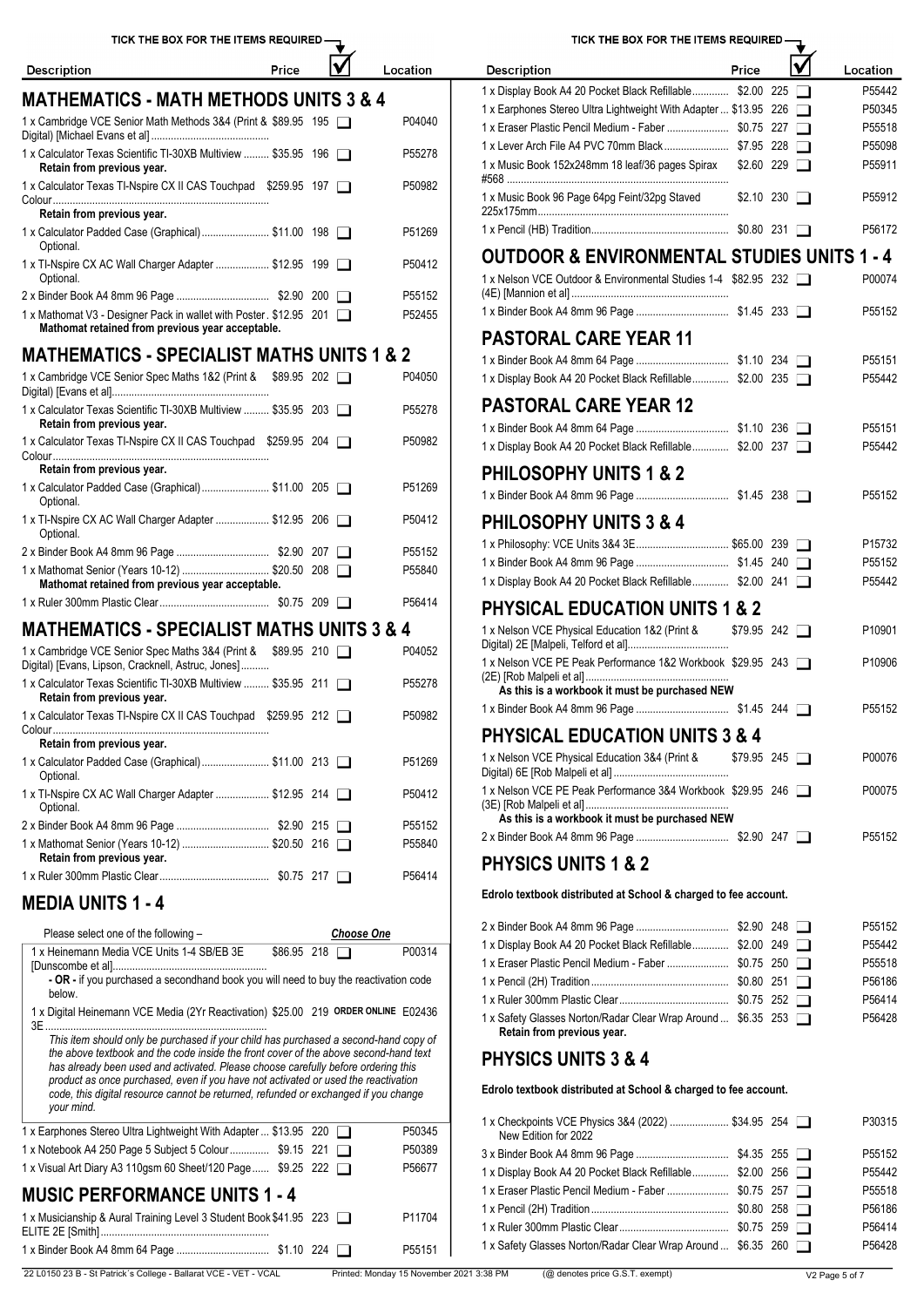| TICK THE BOX FOR THE ITEMS REQUIRED -                                                                                                                                        |                   |                                          | TICK THE BOX FOR THE ITEMS REQUIRED -                                                                                |             |                |
|------------------------------------------------------------------------------------------------------------------------------------------------------------------------------|-------------------|------------------------------------------|----------------------------------------------------------------------------------------------------------------------|-------------|----------------|
| Price<br><b>Description</b>                                                                                                                                                  | lV                | Location                                 | Price<br><b>Description</b>                                                                                          |             | Loca           |
| Retain from previous year.                                                                                                                                                   |                   |                                          |                                                                                                                      |             | P              |
| <b>PRODUCT DESIGN &amp; TECHNOLOGY UNITS 1 - 4</b>                                                                                                                           |                   |                                          |                                                                                                                      |             | P              |
| 1 x Nelson VCE Product Design & Tech 1-4 (Print & \$83.95 261                                                                                                                |                   | P00025                                   | 1 x Visual Art Diary A3 110gsm 60 Sheet/120 Page \$9.25 293<br><b>SYSTEMS ENGINEERING UNITS 1 &amp; 2</b>            |             | P              |
| 1 x Nelson VCE Product Design & Technology 1-4<br>$$34.95$ 262 $\Box$                                                                                                        |                   | P00515                                   | 1 x 2019-2023 Systems Engineering Units 1&2                                                                          | \$64.45 294 |                |
| Retain from previous year.<br>1 x Display Book A3 20 Pocket Foldermate Black (Non-\$9.95 263                                                                                 |                   | P52187                                   | 1 x Computer Mouse Optical USB/PS2 \$12.95 295                                                                       |             |                |
| 1 x Safety Glasses Norton/Radar Clear Wrap Around  \$6.35 264                                                                                                                |                   | P56428                                   | 1 x Display Book A3 20 Pocket Foldermate Black (Non-\$9.95 296                                                       |             |                |
| Retain from previous year.                                                                                                                                                   |                   |                                          | 1 x Safety Glasses Norton/Radar Clear Wrap Around  \$6.35 297<br>Retain from previous year.                          |             |                |
| <b>PSYCHOLOGY UNITS 1 &amp; 2</b>                                                                                                                                            |                   |                                          | <b>SYSTEMS ENGINEERING UNITS 3 &amp; 4</b>                                                                           |             |                |
| 1 x Jacaranda VCE Psychology 1&2 Print/eBook 8E \$80.00 265                                                                                                                  |                   | P00512                                   | 1 x 2019-2023 Systems Engineering Units 3&4                                                                          | \$67.60 298 |                |
| 1 x VCE Psychology Research Methods Workbook (2E) \$26.95 266<br>As this is a workbook it must be purchased NEW.                                                             |                   | P04751                                   | 1 x Computer Mouse Optical USB/PS2 \$12.95 299                                                                       |             |                |
|                                                                                                                                                                              |                   | P55152                                   | 1 x Display Book A3 20 Pocket Foldermate Black (Non-\$9.95 300                                                       |             |                |
| <b>PSYCHOLOGY UNITS 3 &amp; 4</b>                                                                                                                                            |                   |                                          | 1 x Safety Glasses Norton/Radar Clear Wrap Around  \$6.35 301<br>Retain from previous year.                          |             |                |
| 1 x Jacaranda VCE Psychology 3&4 Print/eBookPLUS/ \$80.00 268                                                                                                                |                   | P15735                                   | <b>TEXTS &amp; TRADITIONS UNITS 1 &amp; 2</b>                                                                        |             |                |
| 1 x VCE Psychology Research Methods Workbook (2E) \$26.95 269<br>Retain from previous year.                                                                                  |                   | P04751                                   | Students are to purchase:<br>Texts and Traditions: The Gospel According to Luke                                      |             |                |
| 1 x Checkpoints VCE Psychology 3&4 (2022)  \$34.95 270<br>New Edition for 2022                                                                                               |                   | P30316                                   | From amazon.com.au, search for: B08DG4SMRJ                                                                           |             |                |
|                                                                                                                                                                              |                   | P55152                                   | 1 x NRSV Catholic Youth Bible International Edition H/B\$65.95 302                                                   |             |                |
| <b>RELIGION &amp; SOCIETY UNITS 1 &amp; 2</b>                                                                                                                                |                   |                                          | Previous edition is acceptable. Retain from previous year.<br>1 x Binder A4 2D Ring 25mm PE Insert Black  \$5.55 303 |             |                |
|                                                                                                                                                                              |                   | P55152                                   |                                                                                                                      |             |                |
| <b>RELIGION &amp; SOCIETY UNITS 3 &amp; 4</b>                                                                                                                                |                   |                                          | 1 x Loose Leaf Refills Reinforced A4 7mm Pkt 100  \$3.55 305                                                         |             |                |
|                                                                                                                                                                              |                   | P55152                                   | <b>TEXTS &amp; TRADITIONS UNITS 3 &amp; 4</b>                                                                        |             |                |
| 1 x Display Book A4 20 Pocket Black Refillable \$2.00 274                                                                                                                    |                   | P55442                                   | 1 x NRSV Catholic Youth Bible International Edition H/B\$65.95 306                                                   |             |                |
| <b>RELIGIOUS EDUCATION NON VCE YEAR 12</b>                                                                                                                                   |                   |                                          | Previous edition is acceptable. Retain from previous year.                                                           |             |                |
|                                                                                                                                                                              |                   | P55151                                   | 1 x Binder A4 2D Ring 25mm PE Insert Black  \$5.55 307                                                               |             | Ρ              |
| <b>SOFTWARE DEVELOPMENT UNITS 3 &amp; 4</b>                                                                                                                                  |                   |                                          | 1 x Loose Leaf Refills Reinforced A4 7mm Pkt 100  \$3.55 309                                                         |             |                |
| Please select one of the following -                                                                                                                                         | <b>Choose One</b> |                                          | <b>THEATRE STUDIES UNITS 1 &amp; 2</b>                                                                               |             |                |
| 1 x Nelson VCE Software Development 3&4<br>\$88.95 276 □                                                                                                                     |                   | P19130                                   |                                                                                                                      |             |                |
| - OR - if you purchased a secondhand book you will need to buy the reactivation code                                                                                         |                   |                                          | 1 x Display Book A4 20 Pocket Black Refillable \$2.00 311                                                            |             |                |
| below.                                                                                                                                                                       |                   |                                          | 1 x Visual Art Diary A4 110gsm 60 Sheet/120 Page \$5.65 312                                                          |             |                |
| 1 x Digital Nelson VCE Software Development 3&4 \$53.95 277 ORDER ONLINE E20369                                                                                              |                   |                                          | <b>THEATRE STUDIES UNITS 3 &amp; 4</b>                                                                               |             |                |
| This item should only be purchased if your child has purchased a second-hand copy of<br>the above textbook and the code inside the front cover of the above second-hand text |                   |                                          |                                                                                                                      |             |                |
| has already been used and activated. Please choose carefully before ordering this                                                                                            |                   |                                          | 1 x Display Book A4 20 Pocket Black Refillable \$2.00 314                                                            |             |                |
| product as once purchased, even if you have not activated or used the reactivation<br>code, this digital resource cannot be returned, refunded or exchanged if you change    |                   |                                          | 1 x Visual Art Diary A4 110gsm 60 Sheet/120 Page \$5.65 315                                                          |             | Ρ              |
| your mind.                                                                                                                                                                   |                   |                                          | <b>VISUAL COMMUNICATION DESIGN UNITS 1 - 4</b>                                                                       |             |                |
|                                                                                                                                                                              |                   | P55151                                   | 1 x Display Book A3 20 Pocket Foldermate Black (Non-\$9.95 316                                                       |             | P              |
| 1 x Earphones Stereo Ultra Lightweight With Adapter  \$13.95 279                                                                                                             |                   | P50345                                   |                                                                                                                      |             |                |
| 1 x USB Pocket Flash Drive 32GB - NO RETURNS  \$13.95 280                                                                                                                    |                   | P52086                                   | 1 x Display Book A4 20 Pocket Black Refillable \$2.00 317                                                            |             |                |
| <b>STUDIO ARTS UNITS 1 &amp; 2</b>                                                                                                                                           |                   |                                          | 1 x Eraser Plastic Pencil Large With Sleeve  \$0.40 318                                                              |             |                |
| 1 x Art Folio A2 Kraft Heavyweight No Flap  \$3.40 281                                                                                                                       |                   | P55033                                   | 1 x Pen Artline 233 Drawing System 0.3 Black  \$6.40 319                                                             |             |                |
| 1 x Eraser Plastic Pencil Medium - Faber  \$0.75 282                                                                                                                         |                   | P55518                                   | 1 x Pen Artline 235 Drawing System 0.5 Black  \$6.40 320                                                             |             |                |
|                                                                                                                                                                              |                   | P55652                                   |                                                                                                                      |             |                |
|                                                                                                                                                                              |                   | P56182                                   |                                                                                                                      |             |                |
|                                                                                                                                                                              |                   | P56194                                   | 1 x Pencil Mechanical Faber 0.5mm with spare Eraser \$3.75 324                                                       |             |                |
| 1 x Visual Art Diary A3 110gsm 60 Sheet/120 Page  \$9.25 286                                                                                                                 |                   | P56677                                   |                                                                                                                      |             |                |
| <b>STUDIO ARTS UNITS 3 &amp; 4</b>                                                                                                                                           |                   |                                          |                                                                                                                      |             |                |
| 1 x Display Book A4 20 Pocket Black Refillable \$2.00 287                                                                                                                    |                   | P55442                                   |                                                                                                                      |             |                |
|                                                                                                                                                                              |                   | P55037                                   | 1 x Visual Art Diary A3 110gsm 60 Sheet/120 Page \$9.25 327                                                          |             | Ρ              |
| 1 x Eraser Plastic Pencil Medium - Faber  \$0.75 289                                                                                                                         |                   | P55518                                   |                                                                                                                      |             |                |
|                                                                                                                                                                              |                   | P55652                                   |                                                                                                                      |             |                |
| 22 L0150 23 B - St Patrick's College - Ballarat VCE - VET - VCAL                                                                                                             |                   | Printed: Monday 15 November 2021 3:38 PM | (@ denotes price G.S.T. exempt)                                                                                      |             | V2 Page 6 of 7 |

| TICK THE BOX FOR THE ITEMS REQUIRED -                                                            |                     |  |                    |
|--------------------------------------------------------------------------------------------------|---------------------|--|--------------------|
| <b>Description</b>                                                                               | Price               |  | Location           |
|                                                                                                  |                     |  | P56182             |
| 1 x Visual Art Diary A3 110gsm 60 Sheet/120 Page \$9.25 293                                      |                     |  | P56194<br>P56677   |
|                                                                                                  |                     |  |                    |
| <b>SYSTEMS ENGINEERING UNITS 1 &amp; 2</b>                                                       |                     |  |                    |
| 1 x 2019-2023 Systems Engineering Units 1&2                                                      | $$64.45$ 294 $\Box$ |  | P15762             |
| 1 x Computer Mouse Optical USB/PS2 \$12.95 295                                                   |                     |  | P55345             |
| 1 x Display Book A3 20 Pocket Foldermate Black (Non-\$9.95 296                                   |                     |  | P52187             |
| 1 x Safety Glasses Norton/Radar Clear Wrap Around  \$6.35 297<br>Retain from previous year.      |                     |  | P56428             |
| <b>SYSTEMS ENGINEERING UNITS 3 &amp; 4</b>                                                       |                     |  |                    |
| 1 x 2019-2023 Systems Engineering Units 3&4 \$67.60 298                                          |                     |  | P <sub>15777</sub> |
|                                                                                                  |                     |  |                    |
| 1 x Computer Mouse Optical USB/PS2 \$12.95 299                                                   |                     |  | P55345             |
| 1 x Display Book A3 20 Pocket Foldermate Black (Non-\$9.95 300                                   |                     |  | P52187             |
| 1 x Safety Glasses Norton/Radar Clear Wrap Around  \$6.35 301<br>Retain from previous year.      |                     |  | P56428             |
| <b>TEXTS &amp; TRADITIONS UNITS 1 &amp; 2</b>                                                    |                     |  |                    |
| Students are to purchase:                                                                        |                     |  |                    |
| Texts and Traditions: The Gospel According to Luke<br>From amazon.com.au, search for: B08DG4SMRJ |                     |  |                    |
| 1 x NRSV Catholic Youth Bible International Edition H/B\$65.95 302                               |                     |  | P15489             |
| Previous edition is acceptable. Retain from previous year.                                       |                     |  |                    |
| 1 x Binder A4 2D Ring 25mm PE Insert Black  \$5.55 303                                           |                     |  | P50140             |
|                                                                                                  |                     |  | P55709             |
| 1 x Loose Leaf Refills Reinforced A4 7mm Pkt 100  \$3.55 305                                     |                     |  | P56388             |
| TEXTS & TRADITIONS UNITS 3 & 4                                                                   |                     |  |                    |
| 1 x NRSV Catholic Youth Bible International Edition H/B\$65.95 306                               |                     |  | P15489             |
| Previous edition is acceptable. Retain from previous year.                                       |                     |  |                    |
| 1 x Binder A4 2D Ring 25mm PE Insert Black  \$5.55 307                                           |                     |  | P50140             |
|                                                                                                  |                     |  | P55709             |
| 1 x Loose Leaf Refills Reinforced A4 7mm Pkt 100  \$3.55 309                                     |                     |  | P56388             |
| <b>THEATRE STUDIES UNITS 1 &amp; 2</b>                                                           |                     |  |                    |
|                                                                                                  |                     |  | P55151             |
| 1 x Display Book A4 20 Pocket Black Refillable \$2.00 311                                        |                     |  | P55442             |
| 1 x Visual Art Diary A4 110gsm 60 Sheet/120 Page \$5.65 312                                      |                     |  | P58197             |
| <b>THEATRE STUDIES UNITS 3 &amp; 4</b>                                                           |                     |  |                    |
|                                                                                                  |                     |  | P55151             |
| 1 x Display Book A4 20 Pocket Black Refillable \$2.00 314                                        |                     |  | P55442             |
| 1 x Visual Art Diary A4 110gsm 60 Sheet/120 Page \$5.65 315                                      |                     |  | P58197             |
|                                                                                                  |                     |  |                    |
| VISUAL COMMUNICATION DESIGN UNITS 1 - 4                                                          |                     |  |                    |
| 1 x Display Book A3 20 Pocket Foldermate Black (Non-\$9.95 316                                   |                     |  | P52187             |
| 1 x Display Book A4 20 Pocket Black Refillable \$2.00 317                                        |                     |  | P55442             |
| 1 x Eraser Plastic Pencil Large With Sleeve  \$0.40 318                                          |                     |  | P58510             |
| 1 x Pen Artline 233 Drawing System 0.3 Black  \$6.40 319                                         |                     |  | P56088             |
| 1 x Pen Artline 235 Drawing System 0.5 Black  \$6.40 320                                         |                     |  | P56090             |
| 1 x Pen Felt Tip Triplus Fineliner Black\$2.20 321                                               |                     |  | P56141             |
|                                                                                                  |                     |  | P56182             |
|                                                                                                  |                     |  | P56186             |
| 1 x Pencil Mechanical Faber 0.5mm with spare Eraser \$3.75 324                                   |                     |  | P56288             |
|                                                                                                  |                     |  | P56461             |
|                                                                                                  |                     |  | P56462             |
| 1 x Visual Art Diary A3 110gsm 60 Sheet/120 Page  \$9.25 327                                     |                     |  | P56677             |
|                                                                                                  |                     |  |                    |